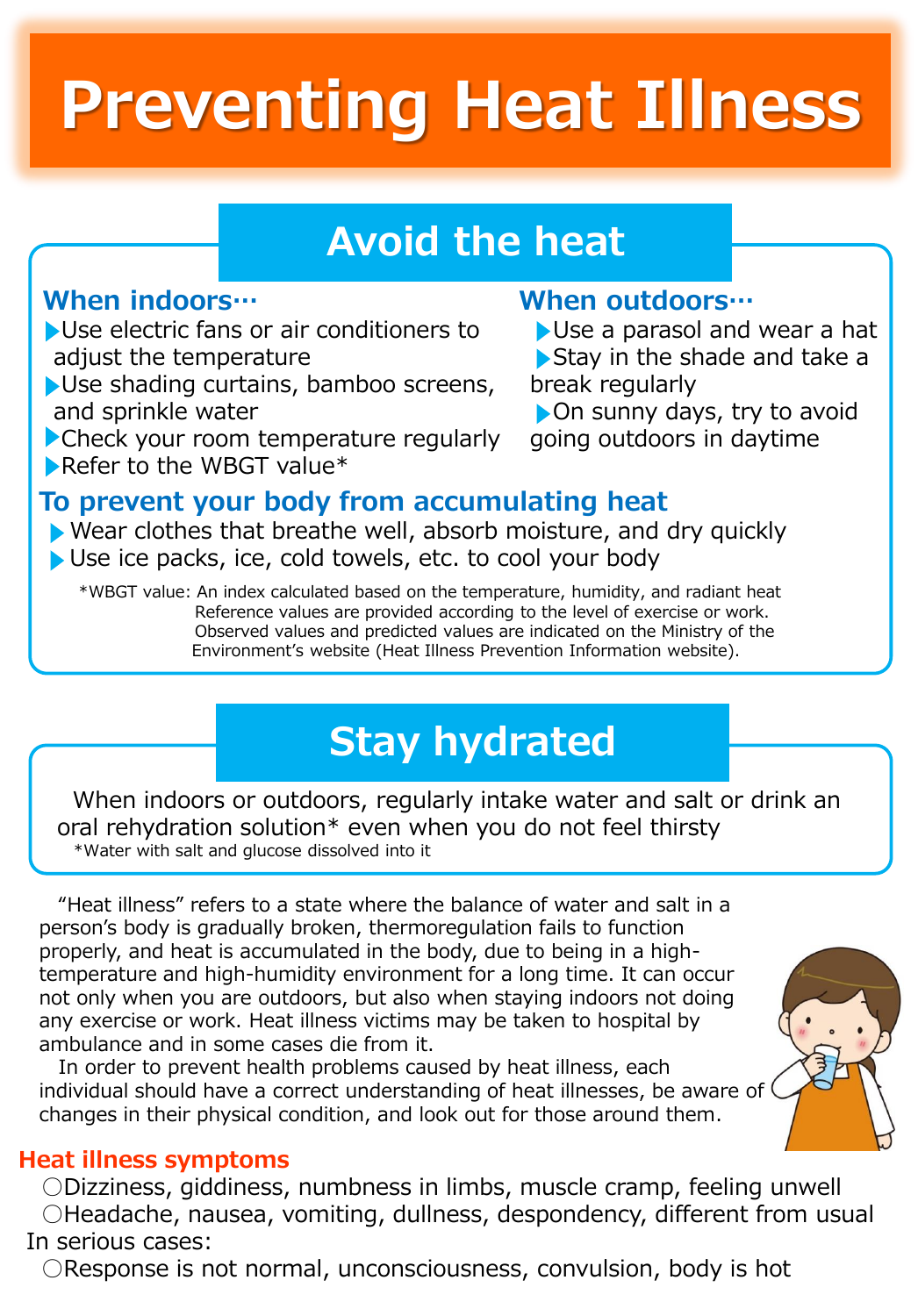# **If you come across people suspected of heat illness**

#### **Take them to a cool place**

Take them to a cool place such as an air-conditioned room or shady spot with good ventilation

## **Cool their body**

Loosen their clothes and cool their body

(Especially around the neck, under the armpits, groins, etc.)



# **Hydration**

Give them water, salt, oral rehydration solution\*, etc.

\*Water with salt and glucose dissolved into it

# **If they are unable to drink themselves or unconscious, call an ambulance right away!**

# **<Reminders>**

#### **People feel heat in different ways**

The way people feel heat depends on their physical condition on that day, whether they are used to heat, and other factors. Be mindful of changes in your physical condition.

#### **Elderly people, children, and those with disabilities need to be especially kept an eye on**

・ Half of heat illness patients are elderly people aged 65 or above. Caution is necessary since elderly people are less able to

・Children need to be kept an eye on since their body temperature adjustment functions are not fully developed yet.

・Hydrate yourself regularly even if you do not feel thirsty. Even if you do not feel hot, measure the room temperature and ambient temperature and try to adjust the temperature using electric fans and air conditioners.

#### **Do not forget to take preventive measures against heat illness by being too conscious of saving power**

On days when the temperature and humidity are high, do not try too hard to save power but use electric fans and air conditioners in moderation.